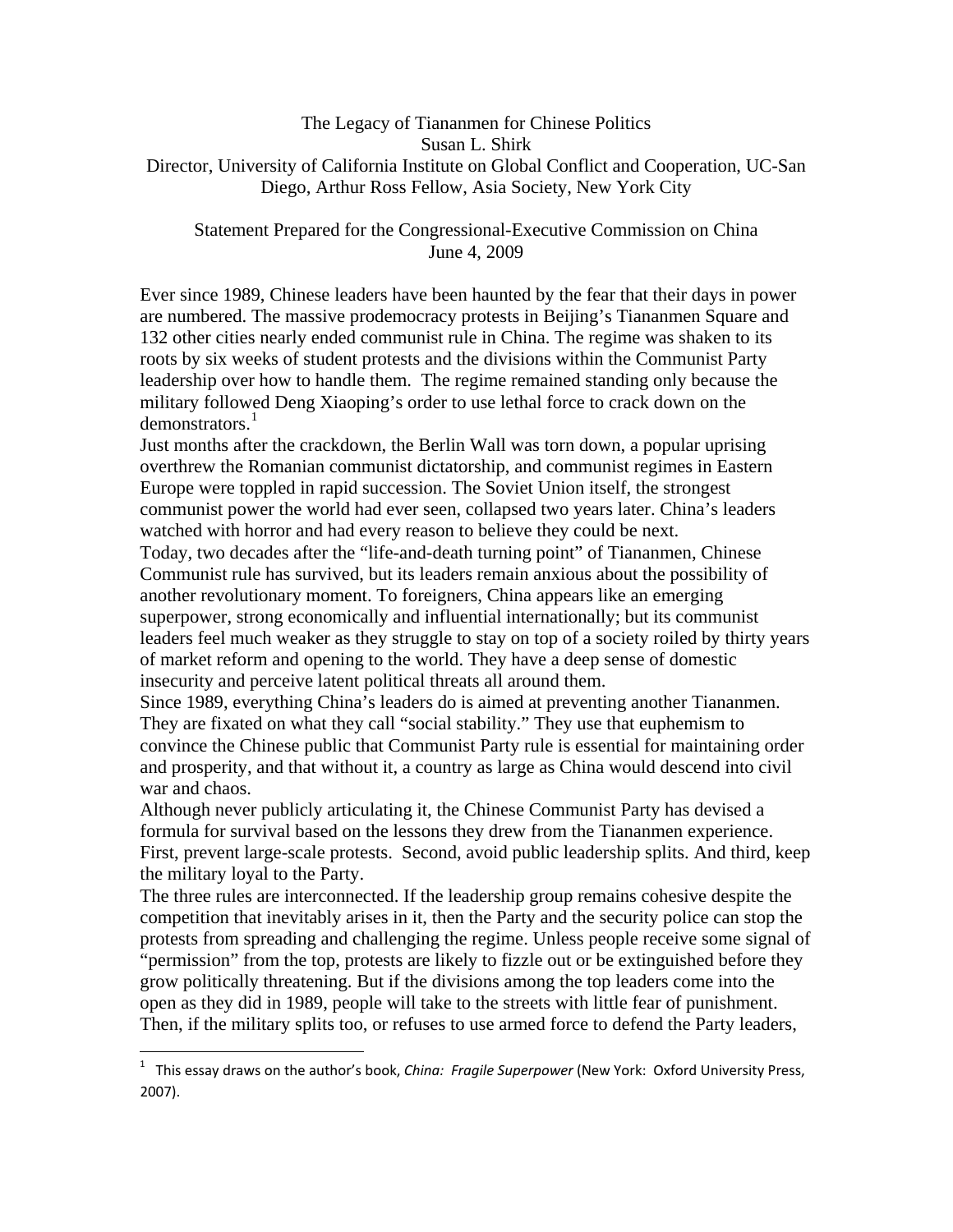the entire regime could collapse. For the past twenty years, with the spectre of another Tiananmen crisis haunting them, China's leaders have worked hard to shore up all three fronts – social quiescence, elite unity, and military loyalty.

#### *Social Quiescence*

The fear of large-scale protests that could topple the Communist Party has made economic growth a political imperative for China's leaders. They calculate that the economy must grow at a certain annual rate (7 or 8 percent) to create enough jobs to prevent widespread unemployment and labor unrest. Today, when they acknowledge an unemployment rate approaching double digits (9.4%), you know that for them, a stimulus that effectively restores jobs is their highest political priority.

As protests have increased in number over the past two decades, the jittery leaders have sought to protect themselves by demonstrating their responsiveness to public concerns. Premier Wen Jiabao, accompanied by television crews, rushes to disasters like the 2008 massive snowstorms and Sichuan earthquake, to dramatize the government's compassion and competence; on camera, he apologizes for mistakes, tearfully expresses sympathy for victims, and directs rescue efforts. Individual officials are promptly fired for government failures or corruption once they become publicized by the media. Government responsiveness is more than just a show. Anxieties about unrest have spurred the central government to address problems that anger the public, such as taxes on farmers, environmental pollution, tainted food and medicine, and inadequate health care. But local officials do not have the same interests as the central leaders in Beijing. Local officials care more about rapid growth and big construction projects that enable them to build political machines and line their pockets by doling out patronage. Getting the local bosses to implement central policies is a persistent dilemma for central leaders. Rent-seeking behavior by local leaders that outrages citizens could endanger the survival of Communist Party rule.

The possibility of gradually introducing direct elections from the bottom-up as Taiwan successfully did has been on the table for decades, but remains stalled at the village level. Since 1989, the CCP leadership has felt that its hold over society was too tenuous to risk losing control over the selection of officials, which is the linchpin of Party rule. Political reform efforts have instead focused on creating non-institutionalized substitutes for elections like petitioning or public hearings.

In the absence of elections, national officials increasingly rely on the media and Internet to serve as watchdogs over local officials. They have learned that when they suppress news of epidemics like SARS, tainted food and medicine like the melamine in baby formula, environmental disasters like the poisoning of rivers by chemical plants, it aggravates crises. The trend is to allow the media to report problems -- official mouthpieces like the Xinhua News Agency are beginning to publish exposes and reporting protests -- but to spin the coverage so the public is persuaded that the government is competently solving problems.

Worries about political unrest also cause China's leaders to do everything they can to impede organized collective action against the regime. They view any independent social organization, no matter how innocuous and non-political it may be, as a potential threat. Every organization must be licensed and its leadership approved by the political authorities. Many organizations, such as the Falun Gong, unregistered churches, and labor organizations, are declared illegal and suppressed. Even in the environment and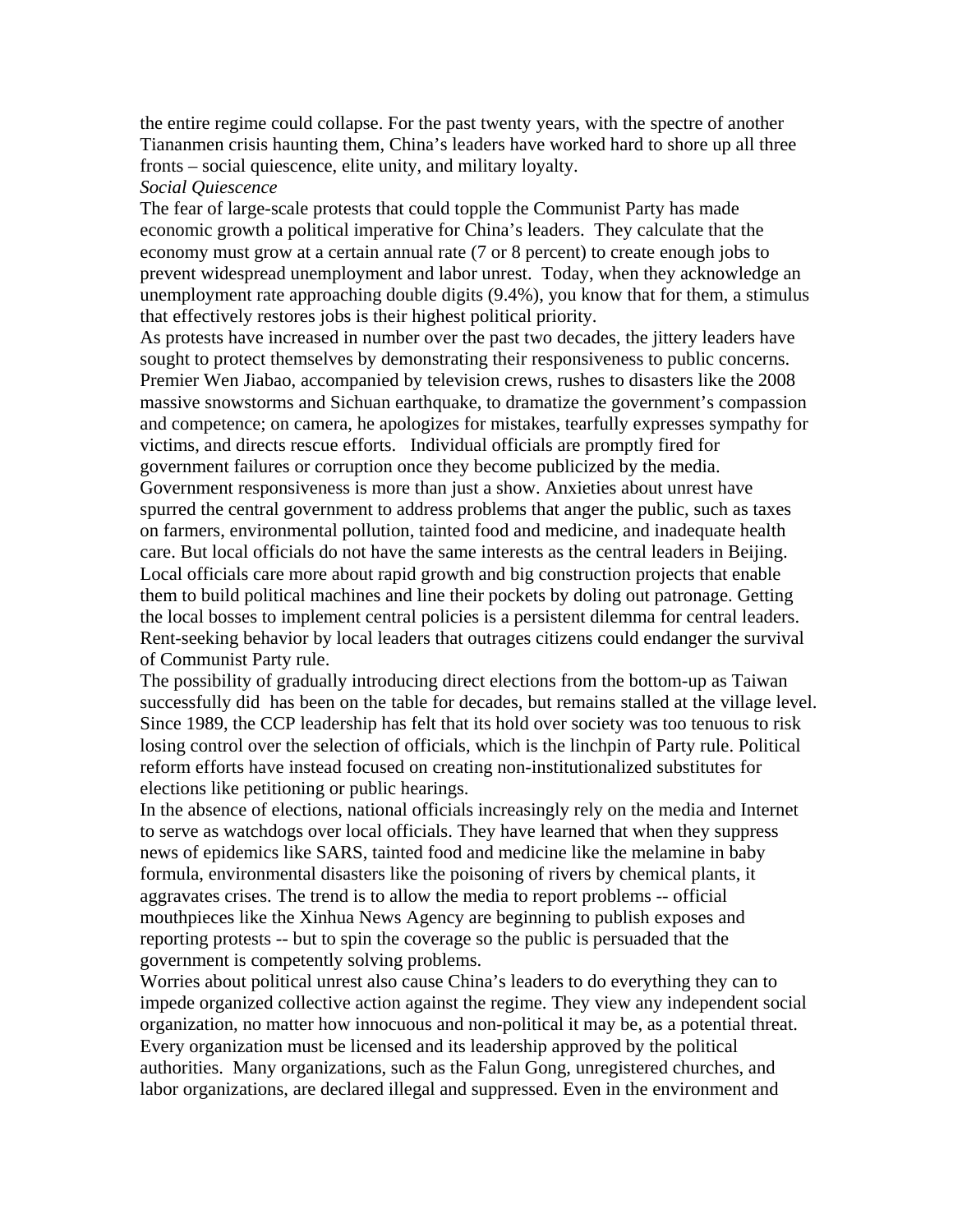public health space which is relatively more open, NGOs operate under tight political constraints. Collective petitioning is discouraged. And many petitioners who find their way to Beijing are detained and then shipped home as trouble-makers.

To co-opt the groups who are most likely to oppose Party rule, and the individuals most likely to become the leaders of an opposition, the Communist Party has made a big push to recruit college students and private businesspeople as members. College students are the most rapidly growing group within the Party. In 1990 only 1.2 percent of college students were CCP members, but as of 2003, 8 percent of them were members, and the percentage has continued to rise. For political activists who are not susceptible to cooptation, including the urban lawyers who are helping rural people assert their rights in court, the CCP contains their influence by harassing them, putting them under house arrest, or sending them to prison.

The Internet has become an arena for virtual collective action particularly among young people. Netizens organize petitions online and form Internet mobs called "human flesh search engines" that gang up on individuals accused of corruption or other crimes. Party leaders, who feel too insecure to simply allow Netizens to vent, go all-out to prevent online activism from spilling over into the streets. Using ingenious filtering technologies, site managers who screen and censor postings, paid stooges who post pro-government views, and career incentives to encourage self-censorship, the Party maintains a surprising degree of control, but not air-tight control, over Internet content. At the same time, China's leaders are hyper-responsive to media and online public opinion and try to deflect it from targeting them. For example, when newspaper and Internet opinion strongly attacked as too lenient a sentence of life imprisonment for an organized crime figure convicted of several crimes, Party leaders pressed the Supreme Court to review the case, and the crime boss was executed the same morning. In a more positive example, the media outrage over the beating to death of a young college-trained migrant in Shenzhen who been picked up by the police for not carrying a temporary residence permit led the central government to abolish the detention system for migrant workers.

CCP leaders are particularly sensitive to nationalist criticism focused on the hot-button issues of Japan, Taiwan, and the United States. Nationalism is intensifying in China, in part as a spontaneous expression of China's revival as a powerful nation and in part as a result of the Communist Party's efforts to enhance its legitimacy and build popular support for itself. China's leaders are well aware that the previous two dynasties, the Qing and the Republican government, both fell to revolutions in which the various discontents of different rural and urban groups were fused together by the powerful emotional force of nationalism. They want to make sure that the same fate doesn't befall them. For example, when Chinese Netizens reacted with outrage against the March 2008 violent attacks by Tibetan protestors against Chinese shopkeepers in Lhasa and the feebleness of the government's response, the leaders defended themselves by vilifying the Dalai Lama and intensifying their diplomatic campaign to isolate him internationally. Foreign policy related to Tibet and other issues that arouse popular nationalism is motivated in large part by political self-defense.

Whenever protests over domestic issues do break out, Beijing has a standard approach to containing them: The central leaders deflect blame away from themselves to local officials; buy off the demonstrators by satisfying their economic demands, and punish the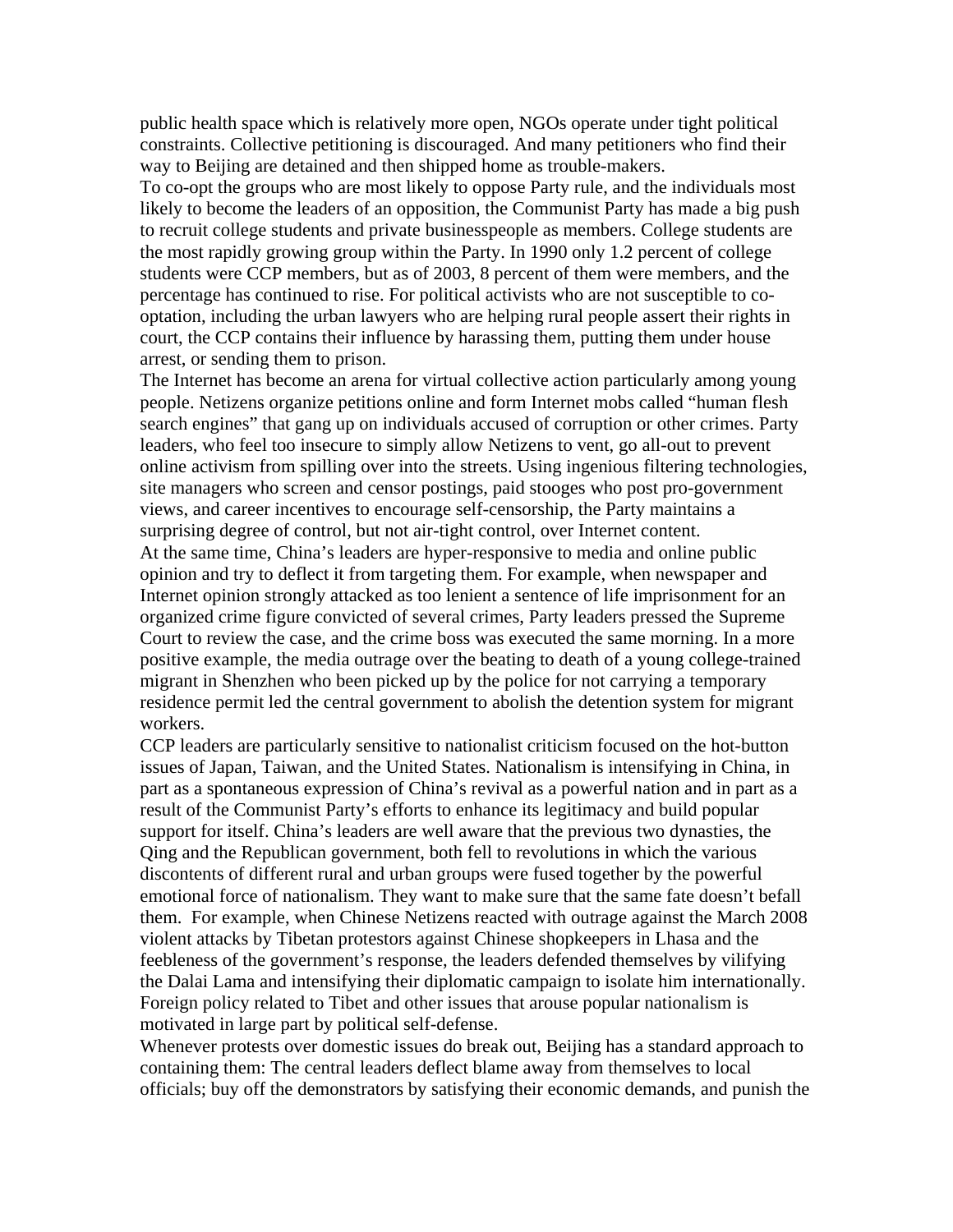organizers. Local police sometimes enlist local citizens as a kind of police auxiliary to keep order by beating up demonstrators.

CCP strategies for averting another Tiananmen constitute a mixture of responsiveness, cooptation, and coercion. So far these strategies have succeeded in keeping protests small scale, localized, and not targeted on the central government or Communist Party. But China's Communist Party leaders continue to worry that a crisis, or a politically significant anniversary of a historical event like Tiananmen, might be the spark that ignites a firestorm of opposition to CCP rule.

#### *Elite Unity*

The CCP leaders appear to have learned the lesson of Tiananmen. If they don't hang together, they could hang separately, as the Western saying goes. Still, each individual politician has moments of temptation, when an interest in gaining more power for himself might cause him to exploit a crisis situation and reach out beyond the inner circle to mobilize a mass following, as many Chinese officials believe that Zhao Ziyang attempted to do during the Tiananmen crisis (Zhao denies this charge in his recently published memoirs.) Large protests increase the risk of a split by showing leaders that a following is already in place and forcing them to take a stand on the protests. Social unrest actually can create schisms at the top. The danger is not a matter of the particular personalities in the Party leadership at any one time, but is built into the structure of communist systems. Changes in the mass media heighten the risk of the public being drawn into elite disagreements. Leadership splits telegraphed to the public through the media or over the Internet have triggered revolutionary upheavals in other authoritarian regimes. To reduce this risk, the CCP bans all reporting of leadership competition or decision-making at the top, even though the Hong Kong media has provided lively and sometimes accurate analyses of Beijing politics for many years. It was big news recently when the Chinese media were permitted to report that the CCP Politburo held a meeting and some of the topics it discussed. No Mainland newspaper or website dares publish leaks about was actually said at the meetings, however. The handful of journalists who have dared violate this taboo were accused of leaking state secrets and imprisoned.

Beginning with Deng Xiaoping, CCP leaders have sought to reduce the risk of destabilizing splits by introducing institutional rules and practices that bring greater regularity and predictability to elite politics. Fixed terms of office, term limits, and mandatory retirement age regularize leadership competition. When Jiang Zemin, having reached the age of seventy-seven, retired as CCP general secretary (2002) and president (2003), it was the first time that a leader of a large communist country had ever handed down power to a successor without putting up a fight of dying. As the price of retirement, Jiang managed to hang on to his job as head of the Central Military Commission. But without the institutional authority of the top Party post, Jiang's influence began to evaporate, and two years later in September 2004, he retired completed. During the two years when Jiang and Hu shared power, subordinate officials were uneasy. The last time China had had two different voices coming from the leadership they caused the near disaster of the Tiananmen crisis. Anxious to prevent a repetition, senior and retired leaders reportedly convinced Jiang that the best way to preserve his legacy was to retire completely.

Today's top leaders –President Hu Jintao, Premier Wen Jiabao, and the seven other members of the Politburo Standing Committee – constitute an oligarchy that strives to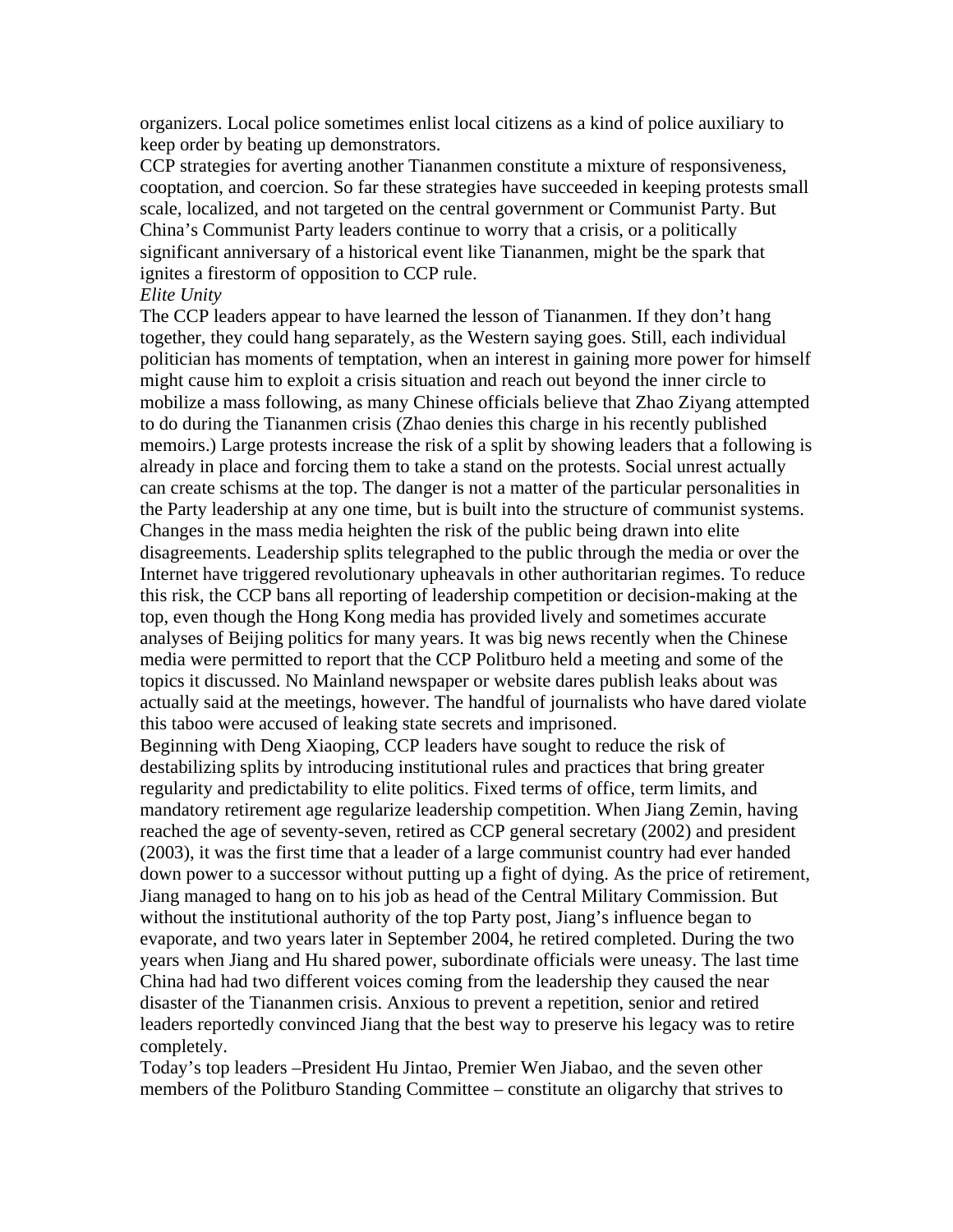prevent divisions among themselves, or at least to hide them from the public. The current leaders lack the personal charisma or popular following of their predecessors Mao Zedong and Deng Xiaoping. They are comparatively colorless organization men who came up through the Party ranks and are more or less interchangeable and equal in stature. So far, at least, they have shown themselves willing to subordinate themselves to the group to maintain the Party's hold.

The authority of Hu Jintao, and Jiang Zemin before him, as the number one leader who fills the three top positions -- CCP General Secretary, President, and Chairman of the Central Military Commission -- is sharply circumscribed. The top leader is only first among equals in the senior leadership, reversing the decades of domination by the top leader as the "core" of the leadership. Judicious balancing of major institutional constituencies – the party apparatus, government agencies, and representatives of the provinces -- in the Politburo and its Standing Committee is aimed at inhibiting any one group from dominating the others.

On the surface, relations within the CCP's inner circle appear impressively smooth. There is no daylight between the public positions of the top leaders even in the face of the tension created by China's current economic downturn and this year's important political anniversaries. In 2007, the oligarchy managed to get agreement on the next leadership succession which should occur in 2012-13. Xi Jinping and Li Keqiang were selected to succeed President Hu Jintao and Premier Wen Jiabao respectively when their terms expire; if not challenged, these two men will be leading China until 2022-23. (In what other country could we identify the individuals who will be in charge so many years into the future?)

Despite all that Chinese leaders have accomplished in institutionalizing and stabilizing politics at the top, they know that maintaining the unity of oligarchic rule remains a difficult challenge. That is why they strive to keep elite politics inside a black box, well hidden from public view. But in a society undergoing explosive change, political outcomes are unpredictable because the political game is evolving too. Every day new opportunities present themselves to ambitious politicians in China. Keeping leadership competition under wraps is becoming increasingly difficult as the media and Internet compete for audiences by testing the limits on what they can report. Nationalism is a natural platform for an ambitious politician who wants to build a public reputation. We should anticipate the very real possibility that an international or domestic crisis in the text few years could tempt a challenger to reach out to a public following and challenge the status quo.

### *Military Loyalty*

The People's Liberation Army (PLA) has been a key player in Chinese politics since before the founding of the People's Republic in 1949. During the Revolution, the People's Liberation Army and the Chinese Communist Party were practically merged. Mao Zedong, Deng Xiaoping, and other CCP leaders served as commanders, and the top generals were members of the CCP Politburo.

When Deng Xiaoping led China, he was so confident of the loyalty of the PLA that he squeezed it financially in order to concentrate on the civilian economy. Deng encouraged the PLA to become a more professional force, but he didn't provide the resources to accomplish it. Official defense spending stayed almost flat during the 1980s at a time when investments in the domestic economy were dramatically increasing. If we factor in